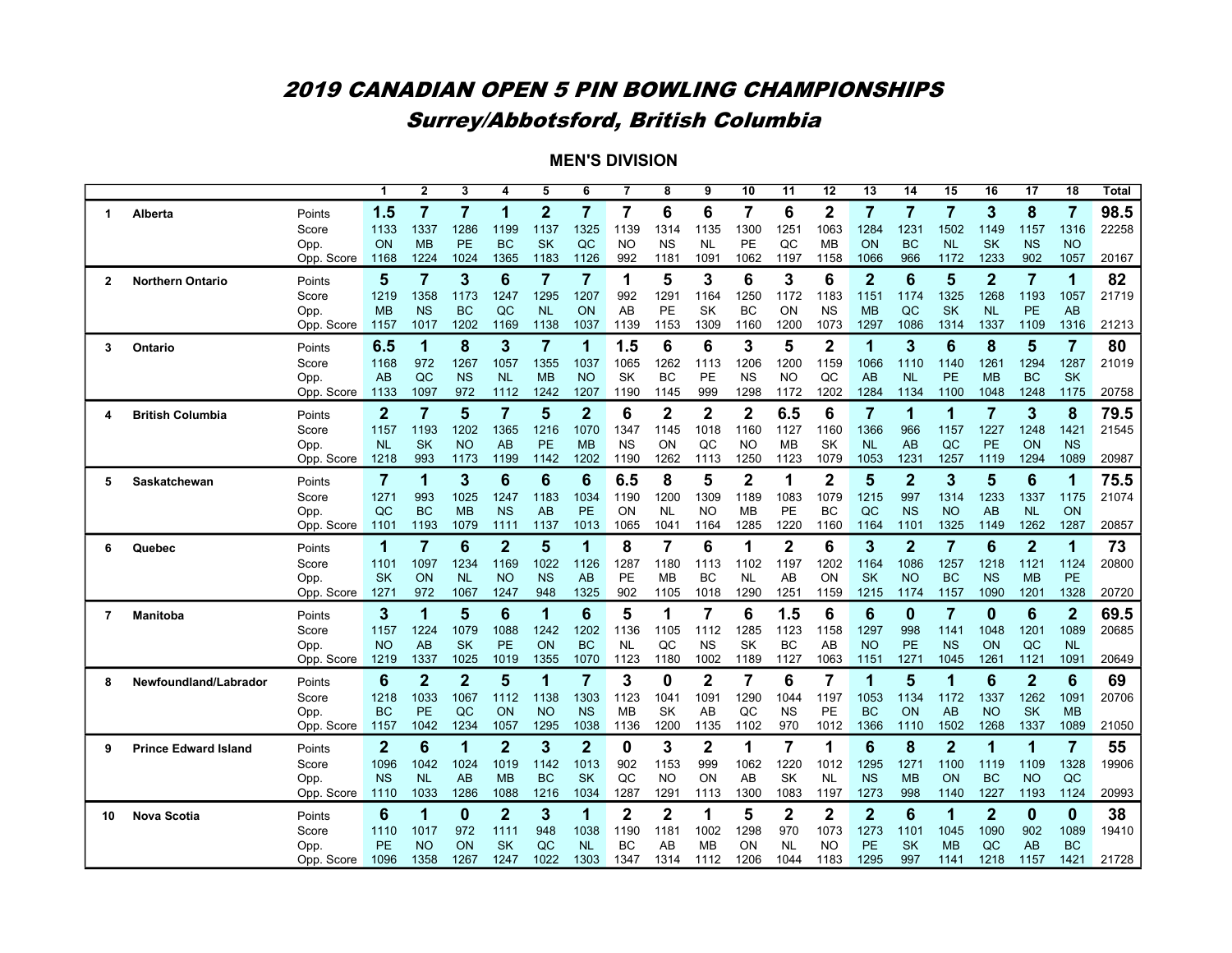# Surrey/Abbotsford, British Columbia

| Alberta |                                                         |                      | $\mathbf{2}$        | 3                  |                      | 5                    | 6                    | $\overline{7}$    | 8            | 9                  | 10               | 11                 | 12                   | 13                   | 14                 | 15                 | 16                   | 17                 | 18                   | <b>Total</b>          |
|---------|---------------------------------------------------------|----------------------|---------------------|--------------------|----------------------|----------------------|----------------------|-------------------|--------------|--------------------|------------------|--------------------|----------------------|----------------------|--------------------|--------------------|----------------------|--------------------|----------------------|-----------------------|
| 321     | <b>Tim Wiseman</b><br>Score                             | 55                   | 261                 | 215                | 103                  | $\overline{222}$     | 63                   | 180               | 275          | 259                | 243              | 216                | 282                  | 279                  | 208                | 266                | 252                  | 230                | 262                  | 3871                  |
|         | HIGH: 282 Frames                                        | $\overline{4}$       | 10                  | 10                 | 5                    | 10                   | $\overline{4}$       | 5                 | 10           | 10                 | 10               | 10                 | 10                   | 10                   | 10                 | 10                 | 10                   | 10                 | 10                   | 158                   |
|         | <b>AVERAGE: 245 Points</b>                              | $\Omega$             | $\mathbf{1}$        | $\overline{1}$     | $\Omega$             | $\Omega$             | $\Omega$             | $\overline{1}$    | $\mathbf{1}$ | $\mathbf{1}$       | $\mathbf{1}$     | $\mathbf{1}$       | $\overline{1}$       | $\overline{1}$       | $\Omega$           | $\overline{1}$     | $\overline{1}$       | $\mathbf{1}$       | $\mathbf{1}$         | 13                    |
| 322     | <b>Adam Weber</b><br>Score                              | 267                  | 308                 | 281                | 270                  | 189                  | 311                  | 179               | 287          | 106                | 298              | 332                | 197                  | 247                  | 298                | 261                | 228                  | 279                | 254                  | 4592                  |
|         | HIGH: 332 Frames                                        | 10                   | 10                  | 10                 | 10                   | 10                   | 10                   | 10                | 10           | 6                  | 10               | 10                 | 10                   | 10                   | 10                 | 10                 | 10                   | 10                 | 10                   | 176                   |
|         | AVERAGE: 260.91 Points                                  | $\mathbf{0}$         | $\mathbf{1}$        | $\mathbf{1}$       | $\mathbf{0}$         | $\overline{1}$       | $\overline{1}$       | $\mathbf 0$       | $\mathbf{1}$ | $\mathbf 0$        | $\mathbf{1}$     | $\mathbf{1}$       | $\mathbf 0$          | $\overline{1}$       | $\overline{1}$     | $\mathbf 0$        | $\mathbf{0}$         | $\mathbf{1}$       | $\mathbf{1}$         | 11                    |
| 323     | <b>Dexter Wiseman</b><br>Score                          | 224                  | $\mathbf{0}$        | 146                | 187                  | 150                  | 263                  | 239               | 231          | 206                | 60               | 130                | 237                  | 273                  | 225                | 370                | 98                   | 118                | $\overline{0}$       | 3157                  |
|         | HIGH: 370 Frames                                        | 10                   | $\mathbf{0}$        | 5                  | 10                   | 6                    | 10                   | 10                | 10           | 10                 | 3                | 5                  | 10                   | 10                   | 10                 | 10                 | $6\phantom{1}$       | $\overline{7}$     | $\mathbf{0}$         | 132                   |
|         | <b>AVERAGE: 239.17 Points</b>                           | 0.5                  | $\Omega$            | $\Omega$           | $\Omega$             | $\Omega$             | $\overline{1}$       | $\overline{1}$    | $\Omega$     | $\mathbf 0$        | $\Omega$         | $\mathbf 0$        | $\overline{1}$       | $\overline{1}$       | $\overline{1}$     | $\overline{1}$     | $\Omega$             | $\Omega$           | $\mathbf{0}$         | 6.5                   |
| 324     | <b>Bradly Tytgat</b><br>Score                           | 201                  | 283                 | 273                | 258                  | 258                  | 313                  | $\overline{212}$  | 305          | 220                | 265              | 243                | 184                  | 296                  | 320                | 257                | 257                  | 197                | 288                  | 4630                  |
|         | HIGH: 320 Frames                                        | 10                   | 10                  | 10                 | 10                   | 10                   | 10                   | 10                | 10           | 10                 | 10               | 10                 | 10                   | 10                   | 10                 | 10                 | 10                   | 10                 | 10                   | 180                   |
|         | AVERAGE: 257.22 Points                                  | $\Omega$             | $\mathbf{1}$        | $\mathbf{1}$       | $\Omega$             | $\overline{1}$       | $\overline{1}$       | $\mathbf{1}$      | $\mathbf 1$  | $\mathbf{1}$       | $\mathbf{1}$     | $\mathbf 0$        | 0                    | $\mathbf{1}$         | $\overline{1}$     | $\overline{1}$     | $\mathbf{1}$         | $\mathbf{1}$       | $\mathbf{1}$         | 14                    |
| 325     | <b>Michael Marciano</b><br>Score                        | 138                  | 274                 | $\overline{85}$    | $\overline{308}$     | 254                  | $\overline{229}$     | 89                | $\mathbf 0$  | 82                 | $\overline{307}$ | $\overline{243}$   | 68                   | 108                  | 60                 | $\overline{0}$     | $\overline{71}$      | 110                | 226                  | 2652                  |
|         | HIGH: 308 Frames                                        | 6                    | 10                  | 5                  | 10                   | 10                   | 10                   | 5                 | $\Omega$     | $\overline{4}$     | 10               | 10                 | 5                    | 5                    | $\overline{4}$     | $\Omega$           | $\overline{4}$       | 3                  | 10                   | 111                   |
|         | AVERAGE: 238.92 Points                                  | $\mathbf{0}$         | $\overline{1}$      | $\Omega$           | $\overline{1}$       | $\mathbf{0}$         | $\mathbf{0}$         | $\mathbf 0$       | $\Omega$     | $\Omega$           | $\mathbf{1}$     | $\mathbf 0$        | 0                    | $\mathbf{0}$         | $\overline{1}$     | $\Omega$           | $\mathbf{0}$         | $\mathbf{1}$       | $\mathbf{0}$         | 5                     |
| 326     | <b>Curtis Dunnis</b><br>Score                           | 248                  | 211                 | 286                | 73                   | 64                   | 146                  | 240               | 216          | 262                | 127              | 87                 | 95                   | 81                   | 120                | 348                | 243                  | $\overline{223}$   | 286                  | 3356                  |
|         | HIGH: 348 Frames                                        | 10                   | 10                  | 10                 | 5                    | $\overline{4}$       | $6\phantom{1}$       | 10                | 10           | 10                 | $\overline{7}$   | 5                  | 5                    | 5                    | 6                  | 10                 | 10                   | 10                 | 10                   | 143                   |
|         | AVERAGE: 234.69 Points                                  | $\overline{1}$       | $\mathbf{0}$        | $\mathbf{1}$       | $\Omega$             | $\mathbf{0}$         | $\overline{1}$       | $\mathbf{1}$      | $\mathbf 0$  | $\mathbf{1}$       | $\Omega$         | $\mathbf{1}$       | 0                    | $\mathbf{0}$         | $\mathbf{0}$       | $\overline{1}$     | $\overline{1}$       | $\mathbf{1}$       | $\overline{1}$       | 10                    |
|         | Score                                                   | 1133                 | 1337                | 1286               | 1199                 | 1137                 | 1325                 | 1139              | 1314         | 1135               | 1300             | 1251               | 1063                 | 1284                 | 1231               | 1502               | 1149                 | 1157               | 1316                 | 22258                 |
|         | HIGH: 1502 Points                                       | 1.5                  | $\overline{7}$      | $\overline{7}$     | $\mathbf 1$          | $\mathbf{2}$         | $\overline{7}$       | $\overline{7}$    | 6            | 6                  | $\overline{7}$   | 6                  | $\mathbf{2}$         | $\overline{7}$       | $\overline{7}$     | $\overline{7}$     | 3                    | 8                  | $\overline{7}$       | 98.5                  |
|         | <b>AVERAGE: 247.31 Opp</b>                              | ON                   | <b>MB</b>           | PE                 | BC                   | <b>SK</b>            | QC                   | NO                | <b>NS</b>    | <b>NL</b>          | PE               | QC                 | <b>MB</b>            | ON                   | BC                 | <b>NL</b>          | SK                   | <b>NS</b>          | <b>NO</b>            |                       |
| 320     | <b>Lynn Howell</b><br>Opp Score                         | 1168                 | 1224                | 1024               | 1365                 | 1183                 | 1126                 | 992               | 1181         | 1091               | 1062             | 1197               | 1158                 | 1066                 | 966                | 1172               | 1233                 | 902                | 1057                 | 20167                 |
|         |                                                         |                      |                     |                    |                      |                      |                      |                   |              |                    |                  |                    |                      |                      |                    |                    |                      |                    |                      |                       |
|         |                                                         |                      |                     |                    |                      |                      |                      |                   |              |                    |                  |                    |                      |                      |                    |                    |                      |                    |                      |                       |
|         | <b>British Columbia</b>                                 | $\blacktriangleleft$ | $\mathbf{2}$        | 3                  | 4                    | 5                    | 6                    | $\overline{7}$    | 8            | 9                  | 10               | 11                 | 12                   | 13                   | 14                 | 15                 | 16                   | 17                 | 18                   | <b>Total</b>          |
| 221     | <b>Will Sutherland</b><br>Score                         | 393                  | 277                 | 273                | 298                  | 220                  | 187                  | 375               | 306          | 176                | 282              | 238                | 283                  | 254                  | 193                | 200                | 275                  | 88                 | 301                  | 4619                  |
|         | HIGH: 393 Frames                                        | 10                   | 10                  | 10                 | 10                   | 10                   | 10                   | 10                | 10           | 10                 | 10               | 10                 | 10                   | 10                   | 10                 | 10                 | 10                   | 6                  | 10                   | 176                   |
|         | AVERAGE: 262.44 Points                                  | $\overline{1}$       | $\mathbf{1}$        | $\overline{0}$     | $\overline{1}$       | $\mathbf{0}$         | $\mathbf 0$          | $\mathbf{1}$      | $\mathbf{1}$ | $\mathbf 0$        | $\mathbf{1}$     | $\mathbf 0$        | $\mathbf{1}$         | $\overline{1}$       | $\mathbf{0}$       | $\mathbf 0$        | $\overline{1}$       | $\mathbf{0}$       | $\overline{1}$       | 10                    |
| 222     | <b>Marcus Borkowsky</b><br>Score                        | 204                  | 172                 | 295                | 234                  | 270                  | 185                  | 78                | 197          | 87                 | 213              | 234                | 201                  | 275                  | 211                | 194                | 255                  | 331                | 236                  | 3872                  |
|         | HIGH: 331 Frames                                        | 10                   | 10                  | 10                 | 10                   | 10                   | 10                   | 5                 | 10           | 5                  | 10               | 10                 | 10                   | 10                   | 10                 | 10                 | 10                   | 10                 | 10                   | 170                   |
|         | AVERAGE: 227.76 Points                                  | $\mathbf{1}$         | $\Omega$            | $\mathbf{1}$       | $\Omega$             | $\overline{1}$       | $\Omega$             | $\mathbf 0$       | $\Omega$     | $\Omega$           | $\Omega$         | $\mathbf{1}$       | $\Omega$             | $\overline{1}$       | $\overline{1}$     | $\Omega$           | $\overline{1}$       | $\overline{1}$     | $\overline{1}$       | 9                     |
| 223     | <b>Marco Tsang</b><br>Score                             | 61                   | 286                 | 135                | 284                  | 247                  | 270                  | 146               | 156          | 178                | 218              | 193                | 269                  | 220                  | 167                | 310                | 259                  | $\overline{218}$   | 325                  | 3942                  |
|         | HIGH: 325 Frames                                        | $\overline{4}$       | 10                  | 8                  | 10<br>$\overline{1}$ | 10                   | 10                   | 5                 | 6            | 10                 | 10<br>$\Omega$   | 10                 | 10<br>$\overline{1}$ | 10                   | 10                 | 10                 | 10                   | 10                 | 10                   | 163<br>$\overline{7}$ |
|         | AVERAGE: 241.84 Points                                  | $\Omega$             | $\mathbf{1}$        | $\Omega$           |                      | $\Omega$             | $\overline{1}$       | $\Omega$          | $\Omega$     | $\mathbf 0$        |                  | $\mathbf{1}$       |                      | $\Omega$             | $\Omega$           | $\overline{1}$     | $\mathbf{0}$         | $\Omega$           | $\overline{1}$       |                       |
| 224     | <b>Bob Herman</b><br>Score                              | 97                   | 168                 | 290                | 314                  | 275                  | 270                  | 250               | 63<br>4      | 308                | 285<br>10        | 245                | 234                  | 371                  | 256                | 249                | 231                  | 301                | 304                  | 4511                  |
|         | <b>HIGH: 371 Frames</b>                                 | 6<br>$\Omega$        | 5<br>$\overline{1}$ | 10<br>$\mathbf{1}$ | 10<br>$\overline{1}$ | 10<br>$\overline{1}$ | 10<br>$\overline{1}$ | 10<br>$\mathbf 0$ | $\Omega$     | 10<br>$\mathbf{1}$ | $\mathbf{1}$     | 10<br>$\mathbf{1}$ | 10<br>$\overline{1}$ | 10<br>$\overline{1}$ | 10<br>$\mathbf{0}$ | 10<br>$\mathbf{0}$ | 10<br>$\overline{1}$ | 10<br>$\mathbf{1}$ | 10<br>$\overline{1}$ | 165                   |
| 225     | AVERAGE: 273.39 Points<br><b>Kevin Heisler</b><br>Score | 214                  | 206                 | 184                | $\overline{0}$       | $\Omega$             | 57                   | 258               | 221          | 87                 | 119              | 129                | 92                   | 246                  | 91                 | 98                 | 207                  | 197                | $\overline{0}$       | 13<br>2406            |
|         | HIGH: 258 Frames                                        | 10                   | 10                  | 10                 | $\Omega$             | $\mathbf{0}$         | $\overline{4}$       | 10                | 10           | 5                  | $\overline{7}$   | 5                  | 6                    | 10                   | $\overline{7}$     | $\overline{4}$     | 10                   | 10                 | $\mathbf{0}$         | 118                   |
|         | AVERAGE: 203.9 Points                                   | $\Omega$             | $\overline{1}$      | $\Omega$           | $\Omega$             | $\Omega$             | $\Omega$             | $\mathbf{1}$      | $\mathbf{1}$ | $\mathbf 0$        | $\Omega$         | 0.5                | 0                    | $\overline{1}$       | $\mathbf{0}$       | $\Omega$           | $\overline{1}$       | $\Omega$           | $\mathbf{0}$         | 5.5                   |
| 226     | <b>Brandon Palylyk</b><br>Score                         | 188                  | 84                  | $\overline{25}$    | 235                  | 204                  | 101                  | 240               | 202          | 182                | 43               | 88                 | 81                   | $\Omega$             | 48                 | 106                | $\overline{0}$       | 113                | 255                  | 2195                  |
|         | HIGH: 255 Frames                                        | 10 <sup>1</sup>      | 5                   | $\overline{2}$     | 10                   | 10                   | 6                    | 10                | 10           | 10                 | 3                | 5                  | 4                    | $\Omega$             | 3                  | 6                  | $\mathbf{0}$         | $\overline{4}$     | 10                   | 108                   |
|         | <b>AVERAGE: 203.24 Points</b>                           | $\Omega$             | $\mathbf{0}$        | $\Omega$           | $\mathbf{1}$         | $\Omega$             | $\Omega$             | $\overline{1}$    | $\Omega$     | $\mathbf{1}$       | $\Omega$         | $\Omega$           | 0                    | $\Omega$             | $\Omega$           | $\Omega$           | $\Omega$             | $\mathbf{1}$       | $\overline{1}$       | 5                     |
|         | Score                                                   | 1157                 | 1193                | 1202               | 1365                 | 1216                 | 1070                 | 1347              | 1145         | 1018               | 1160             | 1127               | 1160                 | 1366                 | 966                | 1157               | 1227                 | 1248               | 1421                 | 21545                 |
|         | HIGH: 1421 Points                                       | $\mathbf{2}$         | $\overline{7}$      | 5                  | $\overline{7}$       | 5                    | $\overline{2}$       | 6                 | $\mathbf{2}$ | $\mathbf{2}$       | $\mathbf{2}$     | 6.5                | 6                    | $\overline{7}$       | $\mathbf{1}$       | $\mathbf{1}$       | $\overline{7}$       | 3                  | 8                    | 79.5                  |
|         | <b>AVERAGE: 239.39 Opp</b>                              | <b>NL</b>            | SK                  | <b>NO</b>          | AB                   | <b>PE</b>            | <b>MB</b>            | <b>NS</b>         | ON           | QC                 | <b>NO</b>        | <b>MB</b>          | <b>SK</b>            | <b>NL</b>            | AB<br>1231         | QC                 | PE                   | ON                 | <b>NS</b>            |                       |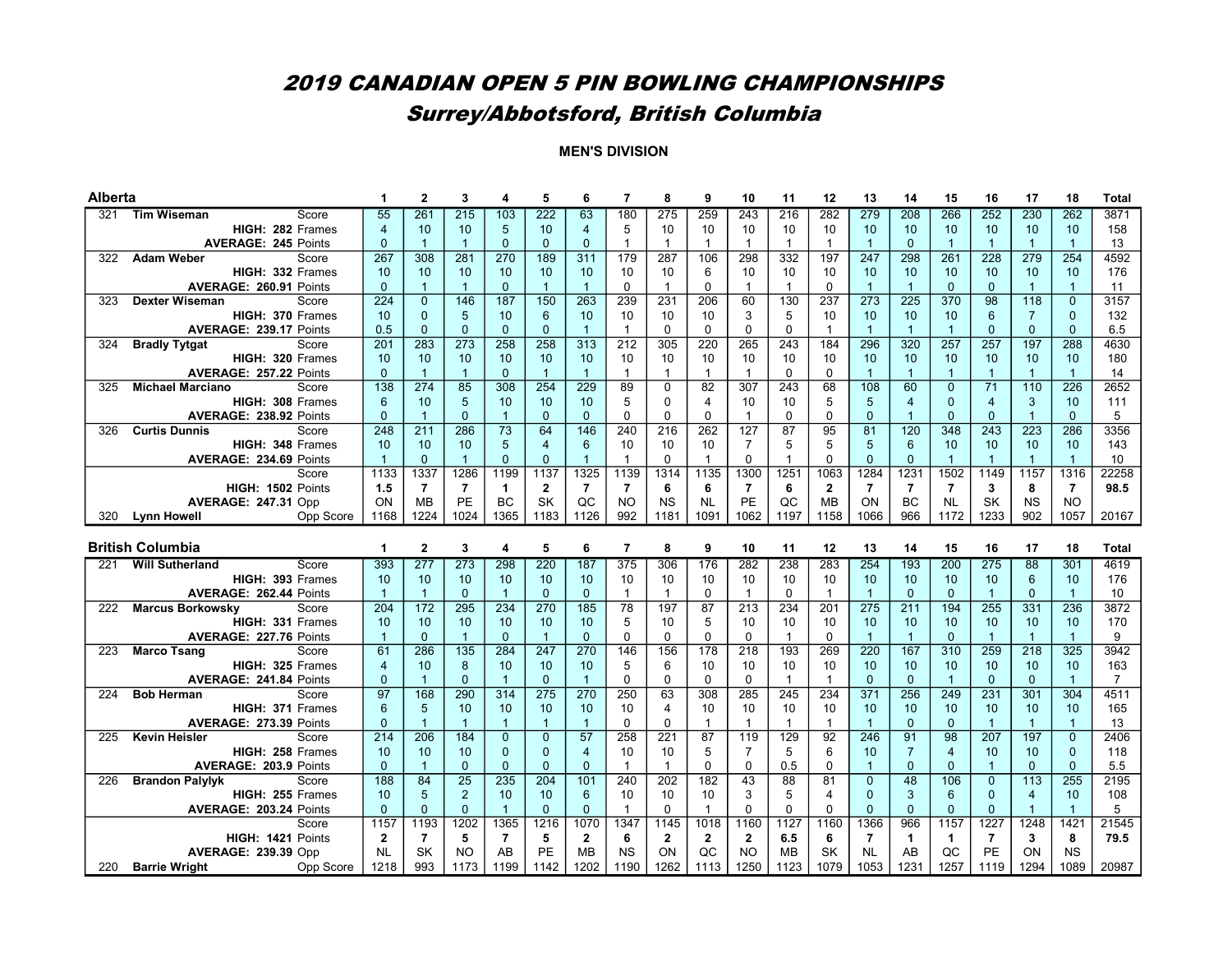# Surrey/Abbotsford, British Columbia

| <b>Manitoba</b> |                                                        | 1                 | $\mathbf{2}$          | 3                | 4                                | 5                                | 6                    | $\overline{7}$             | 8              | 9                             | 10             | 11               | 12               | 13                   | 14                   | 15                               | 16                               | 17                             | 18                  | <b>Total</b>           |
|-----------------|--------------------------------------------------------|-------------------|-----------------------|------------------|----------------------------------|----------------------------------|----------------------|----------------------------|----------------|-------------------------------|----------------|------------------|------------------|----------------------|----------------------|----------------------------------|----------------------------------|--------------------------------|---------------------|------------------------|
| 521             | <b>Brad Rusnak</b><br>Score                            | 257               | 235                   | 233              | 253                              | 283                              | 196                  | 298                        | 281            | 274                           | 289            | 350              | $\overline{227}$ | 270                  | 118                  | 60                               | 190                              | 266                            | 298                 | 4378                   |
|                 | HIGH: 350 Frames                                       | 10                | 10                    | 10               | 10                               | 10                               | 10                   | 10                         | 10             | 10                            | 10             | 10               | 10               | 10                   | 8                    | 2                                | 10                               | 10                             | 10                  | 170                    |
|                 | AVERAGE: 257.53 Points                                 | $\Omega$          | $\mathbf{0}$          | $\Omega$         | $\mathbf{1}$                     | $\overline{1}$                   | $\overline{1}$       | $\overline{1}$             | $\Omega$       | $\overline{1}$                | $\mathbf{1}$   | $\overline{1}$   | 1                | $\Omega$             | $\overline{0}$       | $\overline{1}$                   | $\Omega$                         | $\mathbf{1}$                   | $\overline{1}$      | 11                     |
| 522             | <b>Kevin Fisher</b><br>Score                           | 273               | 227                   | $\overline{0}$   | 158                              | 91                               | 243                  | 173                        | $\Omega$       | $\overline{217}$              | 206            | $\overline{217}$ | 28               | 335                  | 219                  | 214                              | 257                              | 233                            | 97                  | 3188                   |
|                 | HIGH: 335 Frames                                       | 10                | 10                    | $\overline{0}$   | 10                               | $\overline{4}$                   | 10                   | 10                         | $\Omega$       | 10                            | 10             | 10               | 3                | 10                   | 10                   | 10                               | 10                               | 10                             | 6                   | 143                    |
|                 | AVERAGE: 222.94 Points                                 | $\overline{1}$    | $\mathbf 0$           | $\overline{0}$   | $\mathbf{0}$                     | $\mathbf{0}$                     | $\overline{1}$       | $\mathbf 0$                | $\Omega$       | $\mathbf{1}$                  | $\Omega$       | 0.5              | $\Omega$         | $\overline{1}$       | $\Omega$             | $\overline{1}$                   | $\mathbf{0}$                     | $\mathbf{1}$                   | $\mathbf{0}$        | 6.5                    |
| 523             | Ryan O'Callaghan<br>Score                              | 220               | 265                   | $\overline{237}$ | 183                              | 265                              | 220                  | 66                         | 170            | 129                           | 311            | 176              | 245              | 264                  | 234                  | 318                              | 175                              | 71                             | 193                 | 3742                   |
|                 | HIGH: 318 Frames                                       | 10                | 10                    | 10               | 10                               | 10                               | 10                   | 3                          | 10             | 5                             | 10             | 10               | 10               | 10                   | 10                   | 10                               | 10                               | 5                              | 10                  | 163                    |
|                 | AVERAGE: 229.57 Points                                 | $\mathbf{1}$      | $\mathbf 0$           | $\mathbf{1}$     | $\overline{1}$                   | $\mathbf{0}$                     | $\Omega$             | $\mathbf 0$                | $\mathbf 0$    | $\overline{1}$                | $\mathbf{1}$   | 0                | $\mathbf{1}$     | $\overline{1}$       | $\mathbf{0}$         | $\overline{1}$                   | $\mathbf{0}$                     | $\Omega$                       | $\mathbf{0}$        | 8                      |
| 524             | <b>Trevor Rae</b><br>Score                             | 83                | $\Omega$              | 194              | $\overline{217}$                 | 272                              | 289                  | $\overline{205}$           | 216            | 73                            | 50             | 197              | 174              | $\mathbf{0}$         | 30                   | 210                              | $\overline{123}$                 | 289                            | $\overline{214}$    | 2836                   |
|                 | HIGH: 289 Frames                                       | 6                 | $\mathbf 0$           | 10               | 10                               | 10                               | 10                   | 10                         | 10             | 5                             | 3              | 10               | 10               | $\mathbf{0}$         | $\overline{2}$       | 10                               | 8                                | 10                             | 10                  | 134                    |
|                 | AVERAGE: 211.64 Points                                 | $\Omega$          | $\mathbf{0}$          | $\mathbf{1}$     | $\mathbf{0}$                     | $\mathbf{0}$                     | $\overline{1}$       | $\mathbf 0$                | $\Omega$       | $\mathbf 0$                   | $\Omega$       | $\mathbf 0$      | $\Omega$         | $\overline{0}$       | $\mathbf{0}$         | $\mathbf{0}$                     | $\mathbf{0}$                     | $\mathbf{1}$                   | $\mathbf{1}$        | 4                      |
| 525             | <b>Ken Wilson</b><br>Score                             | 162               | 247                   | 185              | $\overline{0}$                   | 94                               | $\overline{0}$       | 160                        | 206            | 199                           | 327            | 111              | 179              | 266                  | 213                  | 142                              | $\overline{71}$                  | 95                             | $\overline{81}$     | 2738                   |
|                 | HIGH: 327 Frames                                       | 10                | 10                    | 10               | $\mathbf{0}$                     | 6                                | $\mathbf{0}$         | $\overline{7}$             | 10             | 10                            | 10             | $\overline{7}$   | $\overline{7}$   | 10                   | 10                   | 8                                | $\overline{2}$                   | 5                              | $\overline{4}$      | 126                    |
|                 | <b>AVERAGE: 217.3 Points</b>                           | $\Omega$          | $\overline{1}$        | $\Omega$         | $\Omega$                         | $\Omega$                         | $\Omega$             | $\Omega$                   | $\Omega$       | $\mathbf{0}$                  | $\mathbf{1}$   | $\mathbf 0$      | $\Omega$         | $\overline{1}$       | $\Omega$             | $\Omega$                         | $\Omega$                         | $\Omega$                       | $\Omega$            | 3                      |
| 526             | Score<br>lan Sylvester                                 | 162               | 250                   | 230              | 277                              | 237                              | 254                  | 234                        | 232            | 220                           | 102            | $\overline{72}$  | 305              | 162                  | 184                  | 197                              | 232                              | 247                            | 206                 | 3803                   |
|                 | HIGH: 305 Frames                                       | $\overline{4}$    | 10                    | 10               | 10                               | 10                               | 10                   | 10                         | 10             | 10                            | $\overline{7}$ | 3                | 10               | 10                   | 10                   | 10                               | 10                               | 10                             | 10                  | 164                    |
|                 | <b>AVERAGE: 231.89 Points</b>                          | $\mathbf{1}$      | $\Omega$              | $\Omega$         | $\mathbf{1}$                     | $\Omega$                         | $\Omega$             | $\mathbf{1}$               | $\mathbf{1}$   | $\mathbf{1}$                  | $\Omega$       | $\Omega$         | $\mathbf{1}$     | $\Omega$             | $\Omega$             | $\overline{1}$                   | $\Omega$                         | $\Omega$                       | $\Omega$            | $\overline{7}$         |
|                 | Score                                                  | 1157              | 1224                  | 1079             | 1088                             | 1242                             | 1202                 | 1136                       | 1105           | 1112                          | 1285           | 1123             | 1158             | 1297                 | 998                  | 1141                             | 1048                             | 1201                           | 1089                | 20685                  |
|                 | HIGH: 1297 Points                                      | 3                 | $\mathbf{1}$          | 5                | 6                                | $\mathbf 1$                      | 6                    | 5                          | 1              | $\overline{7}$                | 6              | 1.5              | 6                | 6                    | $\mathbf 0$          | $\overline{7}$                   | 0                                | 6                              | $\mathbf{2}$        | 69.5                   |
|                 | <b>AVERAGE: 229.83 Opp</b>                             | <b>NO</b>         | AB                    | SK               | PE                               | ON                               | <b>BC</b>            | <b>NL</b>                  | QC             | <b>NS</b>                     | SK             | <b>BC</b>        | AB               | <b>NO</b>            | PE                   | <b>NS</b>                        | ON                               | QC                             | <b>NL</b>           |                        |
| 520             | <b>Bob Wilson</b><br>Opp Score                         | 1219              | 1337                  | 1025             | 1019                             | 1355                             | 1070                 | 1123                       | 1180           | 1002                          | 1189           | 1127             | 1063             | 1151                 | 1271                 | 1045                             | 1261                             | 1121                           | 1091                | 20649                  |
|                 |                                                        |                   |                       |                  |                                  |                                  |                      |                            |                |                               |                |                  |                  |                      |                      |                                  |                                  |                                |                     |                        |
|                 |                                                        |                   |                       |                  |                                  |                                  |                      |                            |                |                               |                |                  |                  |                      |                      |                                  |                                  |                                |                     |                        |
|                 | Newfoundland/Labrador                                  | 1                 | $\overline{2}$        | 3                | 4                                | 5                                | 6                    | $\overline{7}$             | 8              | 9                             | 10             | 11               | 12               | 13                   | 14                   | 15                               | 16                               | 17                             | 18                  | <b>Total</b>           |
|                 | 1121 Stephen Browne<br>Score                           | 203               | 178                   | $\mathbf{0}$     | 181                              | 308                              | 360                  | 250                        | 262            | 227                           | 220            | 239              | $\overline{226}$ | 276                  | 246                  | $\overline{135}$                 | 223                              | 300                            | 211                 | 4045                   |
|                 | HIGH: 360 Frames                                       | 10                | 10                    | $\Omega$         | 10                               | 10                               | 10                   | 10                         | 10             | 10                            | 10             | 10               | 10               | 10                   | 10                   | 3                                | 10                               | 10                             | 10                  | 163                    |
|                 | AVERAGE: 248.16 Points                                 | $\mathbf{0}$      | $\mathbf{0}$          | $\overline{0}$   | $\mathbf{0}$                     | $\overline{1}$                   | $\overline{1}$       | $\overline{1}$             | $\mathbf 0$    | $\mathbf{1}$                  | $\mathbf 0$    | $\mathbf 0$      | $\overline{1}$   | $\mathbf{0}$         | $\mathbf{0}$         | $\overline{1}$                   | $\mathbf{0}$                     | $\mathbf{1}$                   | $\overline{1}$      | 8                      |
|                 | 1122 Stephen Reardon<br>Score                          | 237               | 213                   | 246              | 237                              | 207                              | 229                  | 269                        | 255            | 225                           | 84             | 66               | 234              | 100                  | 270                  | 186                              | 325                              | 231                            | $\overline{203}$    | 3817                   |
|                 | HIGH: 325 Frames                                       | 10                | 10                    | 10               | 10                               | 10                               | 10                   | 10                         | 10             | 10                            | 6              | 3                | 10               | $6\phantom{1}6$      | 10                   | 10                               | 10                               | 10                             | 10                  | 165                    |
|                 | AVERAGE: 231.33 Points                                 | $\overline{1}$    | $\mathbf{0}$          | $\overline{1}$   | $\mathbf{0}$                     | $\mathbf{0}$                     | $\overline{1}$       | $\overline{1}$             | $\mathbf 0$    | $\mathbf{1}$                  | $\Omega$       | $\mathbf{1}$     | 0                | $\mathbf{0}$         | $\overline{1}$       | $\mathbf{0}$                     | $\overline{1}$                   | $\Omega$                       | $\mathbf{0}$        | 8                      |
| 1123            | Score<br><b>Robbie Rodgers</b>                         | 68                | 209                   | 223              | 221                              | 178                              | $\Omega$<br>$\Omega$ | 207                        | 193            | 202                           | 146            | 199              | 205              | 159                  | $\Omega$<br>$\Omega$ | 242                              | 253                              | 308                            | 259                 | 3272                   |
|                 | HIGH: 308 Frames                                       | 3<br>$\Omega$     | 10                    | 10<br>$\Omega$   | 10                               | 10                               | $\Omega$             | 10<br>$\overline{1}$       | 10<br>$\Omega$ | 10                            | 4              | 10<br>1          | 10<br>1          | 10                   | $\Omega$             | 10                               | 10                               | 10                             | 10                  | 147                    |
|                 | AVERAGE: 222.59 Points<br>1124 Chris Sceviour<br>Score | 241               | $\overline{1}$<br>148 | 235              | $\mathbf{0}$<br>$\overline{237}$ | $\mathbf{0}$<br>$\overline{220}$ | $\overline{226}$     | 78                         | 151            | $\mathbf 0$<br>$\overline{0}$ | 244            | 119              | $\overline{0}$   | $\mathbf{0}$<br>61   | 198                  | $\mathbf{0}$<br>$\overline{223}$ | $\mathbf{0}$<br>$\overline{128}$ | $\mathbf{1}$<br>$\overline{0}$ | $\mathbf{1}$<br>230 | $\overline{7}$<br>2739 |
|                 | HIGH: 244 Frames                                       | 10                | 8                     | 10               | 10                               | 10                               | 10                   |                            | 10             | $\mathbf 0$                   | 10             | $\overline{7}$   | $\Omega$         | $\overline{4}$       | 10                   | 10                               | $\overline{7}$                   | $\mathbf{0}$                   | 10                  | 128                    |
|                 | AVERAGE: 213.98 Points                                 | $\mathbf{1}$      | $\mathbf{0}$          | $\mathbf{1}$     | $\overline{1}$                   | $\Omega$                         | $\overline{1}$       | $\overline{c}$<br>$\Omega$ | $\Omega$       | $\Omega$                      | $\mathbf{1}$   | $\Omega$         | $\Omega$         | $\Omega$             | $\Omega$             | $\Omega$                         | $\Omega$                         | $\Omega$                       | $\Omega$            | 5                      |
|                 | 1125 Sean Reid<br>Score                                | 143               | $\overline{75}$       | 168              | $\overline{0}$                   | 60                               | 204                  | 117                        | 64             | 202                           | 310            | 153              | 280              | 211                  | 192                  | 244                              | 335                              | 203                            | 65                  | 3026                   |
|                 | HIGH: 335 Frames                                       | $\overline{7}$    | 2                     | 10               | $\mathbf{0}$                     | $\overline{2}$                   | 10                   | 8                          | 4              | 10                            | 10             | 10               | 10               | 10                   | 10                   | 10                               | 10                               | 10                             | $\overline{4}$      | 137                    |
|                 | <b>AVERAGE: 220.88 Points</b>                          | $\Omega$          | $\overline{1}$        | $\Omega$         | $\Omega$                         | $\Omega$                         | $\Omega$             | $\Omega$                   | $\Omega$       | $\Omega$                      | $\mathbf{1}$   | $\Omega$         | $\mathbf{1}$     | $\mathbf{0}$         | $\Omega$             | $\Omega$                         | $\overline{1}$                   | $\Omega$                       | $\Omega$            | $\overline{4}$         |
| 1126            | Dave Hann Jr.<br>Score                                 | 326               | 210                   | 195              | 236                              | 165                              | 284                  | 202                        | 116            | 235                           | 286            | 268              | 252              | 246                  | 228                  | 142                              | $\overline{73}$                  | 220                            | 123                 | 3807                   |
|                 | HIGH: 326 Frames                                       | 10                | 10                    | 10               | 10                               | 8                                | 10                   | 10                         | 6              | 10                            | 10             | 10               | 10               | 10                   | 10                   | $\overline{7}$                   | 3                                | 10                             | 6                   | 160                    |
|                 | AVERAGE: 237.94 Points                                 | $\mathbf{1}$      | $\mathbf{0}$          | $\overline{0}$   | $\overline{1}$                   | $\Omega$                         | $\overline{1}$       | $\Omega$                   | $\Omega$       | $\mathbf 0$                   |                | $\overline{1}$   | $\mathbf 1$      | $\overline{1}$       | $\overline{1}$       | $\Omega$                         | $\overline{1}$                   | $\Omega$                       | $\mathbf{1}$        | 10                     |
|                 | Score                                                  | 1218              | 1033                  | 1067             | 1112                             | 1138                             | 1303                 | 1123                       | 1041           | 1091                          | 1290           | 1044             | 1197             | 1053                 | 1134                 | 1172                             | 1337                             | 1262                           | 1091                | 20706                  |
|                 | HIGH: 1337 Points                                      | 6                 | $\overline{2}$        | $\mathbf{2}$     | 5                                | $\mathbf 1$                      | $\overline{7}$       | 3                          | $\mathbf{0}$   | $\overline{2}$                | $\overline{7}$ | 6                | $\overline{7}$   | $\blacktriangleleft$ | 5                    | $\blacktriangleleft$             | 6                                | $\overline{2}$                 | 6                   | 69                     |
|                 | <b>AVERAGE: 230.07 Opp</b><br>1120 Scott Williams      | <b>BC</b><br>1157 | PE<br>1042            | QC<br>1234       | ON<br>1057                       | <b>NO</b><br>1295                | <b>NS</b><br>1038    | <b>MB</b><br>1136          | SK<br>1200     | AB<br>1135                    | QC<br>1102     | <b>NS</b><br>970 | PE<br>1012       | <b>BC</b><br>1366    | ON<br>1110           | AB<br>1502                       | <b>NO</b><br>1268                | <b>SK</b><br>1337              | <b>MB</b><br>1089   | 21050                  |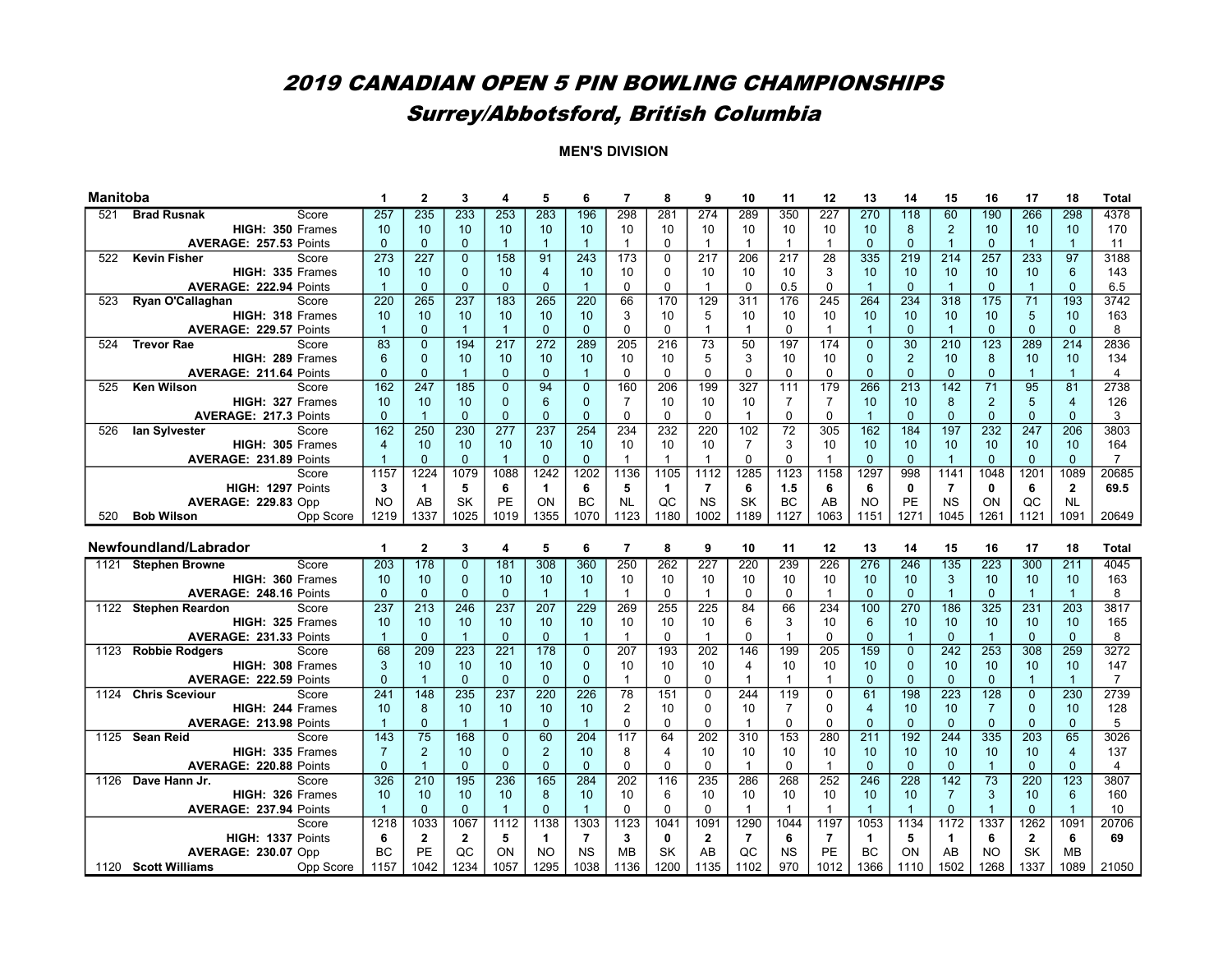# Surrey/Abbotsford, British Columbia

|     | <b>Northern Ontario</b>                                  | 1              | $\mathbf{2}$         | 3              | 4                         | 5               | 6                        | $\overline{7}$              | 8                    | 9                         | 10              | 11                          | 12                        | 13                   | 14              | 15             | 16               | 17             | 18                        | <b>Total</b>   |
|-----|----------------------------------------------------------|----------------|----------------------|----------------|---------------------------|-----------------|--------------------------|-----------------------------|----------------------|---------------------------|-----------------|-----------------------------|---------------------------|----------------------|-----------------|----------------|------------------|----------------|---------------------------|----------------|
| 721 | <b>Taylor Michel</b><br>Score                            | 243            | 369                  | 224            | 251                       | 286             | 332                      | 189                         | 278                  | 254                       | 279             | 236                         | 348                       | 256                  | 246             | 252            | 398              | 296            | 199                       | 4936           |
|     | HIGH: 398 Frames                                         | 10             | 10                   | 10             | 10                        | 10              | 10                       | 10                          | 10                   | 10                        | 10              | 10                          | 10                        | 10                   | 10              | 10             | 10               | 10             | 10                        | 180            |
|     | AVERAGE: 274.22 Points                                   | $\Omega$       | $\overline{1}$       | $\Omega$       | $\overline{1}$            | $\Omega$        | $\overline{1}$           | $\mathbf 0$                 | $\Omega$             |                           | $\Omega$        | $\mathbf 0$                 | 1                         | $\mathbf{0}$         | $\overline{1}$  | $\mathbf{0}$   | $\overline{1}$   | $\mathbf{1}$   | $\Omega$                  | 8              |
| 722 | <b>Greg DeGrazia</b><br>Score                            | 251            | 232                  | 242            | 285                       | 233             | 277                      | 206                         | $\overline{303}$     | $\overline{308}$          | 318             | $\overline{212}$            | $\overline{271}$          | 196                  | 238             | 315            | 267              | 303            | 231                       | 4688           |
|     | HIGH: 318 Frames                                         | 10             | 10                   | 10             | 10                        | 10              | 10                       | 10                          | 10                   | 10                        | 10              | 10                          | 10                        | 10                   | 10              | 10             | 10               | 10             | 10                        | 180            |
|     | <b>AVERAGE: 260.44 Points</b>                            | $\overline{1}$ | $\overline{1}$       | $\mathbf{1}$   | $\overline{1}$            | $\overline{1}$  | $\overline{1}$           | $\overline{1}$              | $\mathbf{1}$         | $\mathbf{1}$              | $\mathbf{1}$    | $\mathbf{1}$                | $\mathbf{1}$              | $\overline{1}$       | $\overline{1}$  | $\mathbf{1}$   | $\overline{1}$   | $\mathbf{1}$   | $\mathbf{0}$              | 17             |
| 723 | <b>Phil Mayo</b><br>Score                                | 237            | $\overline{275}$     | 76             | 279                       | 285             | 233                      | 198                         | 267                  | 150                       | 133             | $\overline{225}$            | 173                       | 118                  | 44              | 247            | $\overline{112}$ | 108            | 158                       | 3318           |
|     | HIGH: 285 Frames                                         | 10             | 10                   | $\overline{4}$ | 10                        | 10              | 10                       | 10                          | 10                   | 10                        | 4               | 10                          | 10                        | $6\phantom{1}6$      | 3               | 10             | $\overline{7}$   | $\overline{7}$ | $6\phantom{1}$            | 147            |
|     | <b>AVERAGE: 225.71 Points</b>                            | $\Omega$       | $\overline{1}$       | $\overline{0}$ | $\mathbf{1}$              | $\overline{1}$  | $\overline{1}$           | $\Omega$                    | $\Omega$             | $\mathbf{0}$              | $\mathbf{1}$    | $\Omega$                    | $\Omega$                  | $\Omega$             | $\Omega$        | $\Omega$       | $\Omega$         | $\Omega$       | $\Omega$                  | 5              |
| 724 | <b>John Willcott</b><br>Score                            | 283            | 254                  | 290            | 235                       | 217             | $\overline{72}$          | 209                         | 234                  | 202                       | $\overline{97}$ | $\overline{20}$             | 176                       | 284                  | 223             | 234            | 195              | 220            | 234                       | 3679           |
|     | HIGH: 290 Frames                                         | 10             | 10                   | 10             | 10                        | 10              | 5                        | 10                          | 10                   | 10                        | 6               | $\mathbf{1}$                | 10                        | 10                   | 10              | 10             | 10               | 10             | 10                        | 162            |
|     | <b>AVERAGE: 227.1 Points</b>                             | $\mathbf{1}$   | $\mathbf{0}$         | $\mathbf{1}$   | $\Omega$                  | $\overline{1}$  | $\Omega$                 | $\Omega$                    | $\mathbf{1}$         | $\mathbf{0}$              | $\Omega$        | $\Omega$                    | $\mathbf{0}$              | $\overline{1}$       | $\Omega$        | $\Omega$       | $\Omega$         | $\mathbf{1}$   | $\mathbf{1}$              | $\overline{7}$ |
| 725 | <b>Neil Felbel</b><br>Score                              | 160            | $\overline{0}$       | 119            | 139                       | 274             | 218                      | 183                         | 171                  | 195                       | 178             | 224                         | $\overline{131}$          | 220                  | 297             | 277            | 211              | 226            | $\overline{58}$           | 3281           |
|     | HIGH: 297 Frames                                         | 8              | $\mathbf{0}$         | 6              | $\overline{7}$            | 10              | 10                       | 9                           | $\overline{7}$       | $\overline{7}$            | 10              | 9                           | 5                         | 10                   | 10              | 10             | 10               | 10             | $\overline{4}$            | 142            |
|     | AVERAGE: 231.06 Points                                   | $\Omega$       | $\mathbf 0$          | $\overline{0}$ | $\mathbf{0}$              | $\overline{1}$  | $\overline{1}$           | $\mathbf 0$                 | $\Omega$             | $\mathbf{1}$              | $\Omega$        | $\overline{1}$              | $\overline{1}$            | $\Omega$             | $\overline{1}$  | $\overline{1}$ | $\mathbf{0}$     | $\overline{1}$ | $\mathbf{0}$              | 8              |
| 726 | <b>Aaron Frade</b><br>Score                              | 45             | $\overline{228}$     | 222            | $\overline{58}$           | $\overline{0}$  | $\overline{75}$          | 7                           | 38                   | 55                        | 245             | 255                         | 84                        | $\overline{77}$      | 126             | $\mathbf{0}$   | 85               | 40             | 177                       | 1817           |
|     | HIGH: 255 Frames                                         | $\overline{2}$ | 10                   | 10             | 3                         | $\Omega$        | 5                        | $\overline{1}$              | 3                    | 3                         | 10              | 10                          | 5                         | $\overline{4}$       | $\overline{7}$  | $\Omega$       | 3                | 3              | 10                        | 89             |
|     | <b>AVERAGE: 204.16 Points</b>                            | $\Omega$       | $\overline{1}$       | $\mathbf{1}$   | $\Omega$                  | $\Omega$        | $\Omega$                 | $\mathbf 0$                 | $\Omega$             | $\mathbf 0$               |                 | 1                           | $\Omega$                  | $\Omega$             | $\mathbf{0}$    | $\Omega$       | $\mathbf{0}$     | $\Omega$       | $\mathbf{0}$              | $\overline{4}$ |
|     | Score                                                    | 1219           | 1358                 | 1173           | 1247                      | 1295            | 1207                     | 992                         | 1291                 | 1164                      | 1250            | 1172                        | 1183                      | 1151                 | 1174            | 1325           | 1268             | 1193           | 1057                      | 21719          |
|     | HIGH: 1358 Points                                        | 5              | $\overline{7}$       | 3              | 6                         | $\overline{7}$  | $\overline{7}$           | $\mathbf{1}$                | 5                    | 3                         | 6               | 3                           | 6                         | $\overline{2}$       | 6               | 5              | $\mathbf 2$      | $\overline{7}$ | $\mathbf{1}$              | 82             |
|     | <b>AVERAGE: 241.32 Opp</b>                               | <b>MB</b>      | <b>NS</b>            | BC             | QC                        | <b>NL</b>       | ON                       | AB                          | PE                   | <b>SK</b>                 | <b>BC</b>       | <b>ON</b>                   | <b>NS</b>                 | <b>MB</b>            | QC              | <b>SK</b>      | <b>NL</b>        | PE             | AB                        |                |
| 720 | <b>Bob Taylor</b><br>Opp Score                           | 1157           | 1017                 | 1202           | 1169                      | 1138            | 1037                     | 1139                        | 1153                 | 1309                      | 1160            | 1200                        | 1073                      | 1297                 | 1086            | 1314           | 1337             | 1109           | 1316                      | 21213          |
|     |                                                          |                |                      |                |                           |                 |                          |                             |                      |                           |                 |                             |                           |                      |                 |                |                  |                |                           |                |
|     |                                                          |                |                      |                |                           |                 |                          |                             |                      |                           |                 |                             |                           |                      |                 |                |                  |                |                           |                |
|     | <b>Nova Scotia</b>                                       | 1              | $\overline{2}$       | 3              | 4                         | 5               | 6                        | $\overline{7}$              | 8                    | 9                         | 10              | 11                          | 12                        | 13                   | 14              | 15             | 16               | 17             | 18                        | <b>Total</b>   |
|     | Score<br>921 Varian Layne                                | 290            | 281                  | 275            | 209                       | 207             | 218                      | 83                          | 251                  | $\overline{15}$           | 373             | 88                          | 65                        | 90                   | $\overline{35}$ | $\mathbf{0}$   | 101              | 212            | 41                        | 2834           |
|     | HIGH: 373 Frames                                         | 10             | 10                   | 10             | 10                        | 10              | 10                       | 3                           | 10                   | $\mathbf{1}$              | 10              | 4                           | 3                         | $\mathbf{3}$         | $\overline{2}$  | $\mathbf{0}$   | $\overline{5}$   | 10             | $\overline{2}$            | 113            |
|     | AVERAGE: 250.8 Points                                    | $\mathbf{1}$   | $\overline{1}$       | $\Omega$       | $\overline{1}$            | $\overline{1}$  | $\Omega$                 | $\mathbf 0$                 | $\Omega$             | $\mathbf 0$               | $\mathbf{1}$    | $\mathbf 0$                 | $\Omega$                  | $\overline{0}$       | $\Omega$        | $\Omega$       | $\Omega$         | $\Omega$       | $\Omega$                  | 5              |
| 922 | <b>Steve Feltham</b><br>Score                            | 78             | 176                  | 198            | 193                       | 92              | 223                      | 235                         | 255                  | 238                       | 250             | 189                         | 236                       | 109                  | 268             | 258            | 229              | 180            | 218                       | 3625           |
|     | HIGH: 268 Frames                                         | 6              | 10                   | 10             | 10                        | 5               | 10                       | 10                          | 10                   | 10                        | 10              | 10                          | 10                        | $\overline{7}$       | 10              | 10             | 10               | 10             | 10                        | 168            |
|     | AVERAGE: 215.77 Points                                   | $\Omega$       | $\Omega$             | $\overline{0}$ | $\mathbf{0}$              | $\Omega$        | $\Omega$                 | $\mathbf 0$                 | $\mathbf{1}$         | $\Omega$                  | $\Omega$        | $\mathbf{1}$                | $\overline{1}$            | $\Omega$             | $\overline{1}$  | $\overline{1}$ | $\overline{1}$   | $\Omega$       | $\mathbf{0}$              | 6              |
| 923 | <b>Matt McCullough</b><br>Score                          | 46             | 220                  | 149            | 210                       | 229             | 82                       | 216                         | 238                  | 190                       | 239             | 184                         | 202                       | 297                  | 200             | 188            | $\overline{213}$ | 155            | 155                       | 3413           |
|     | HIGH: 297 Frames                                         | $\overline{4}$ | 10                   | 10             | 10                        | 10              | 6                        | 10                          | 10                   | 10                        | 10              | 10                          | 10                        | 10                   | 10              | 10             | 10               | 8              | 8                         | 166            |
|     | AVERAGE: 205.6 Points                                    | $\Omega$       | $\mathbf{0}$         | $\overline{0}$ | $\overline{1}$            | $\overline{1}$  | $\Omega$                 | $\mathbf 0$                 | $\mathbf{1}$         | $\mathbf 0$               |                 | $\mathbf 0$                 | $\Omega$                  | $\overline{1}$       | $\overline{1}$  | $\mathbf{0}$   | $\mathbf{0}$     | $\mathbf{0}$   | $\mathbf{0}$              | 6              |
| 924 | <b>Patrick Tonge</b><br>Score                            | 210            | 157                  | $\overline{0}$ | $\overline{215}$          | 45              | 206                      | 146                         | 77                   | 165                       | 134             | 166                         | 192                       | 242                  | 191             | 199            | 190              | 32             | 247                       | 2814           |
|     | HIGH: 247 Frames                                         | 10             | 10                   | $\overline{0}$ | 10                        | 5               | 10                       | $\overline{7}$              | $\overline{4}$       | 10                        | $\overline{7}$  | 10                          | 10                        | 10                   | 10              | 10             | 10               | $\overline{2}$ | 10                        | 145            |
|     | AVERAGE: 194.07 Points                                   | $\mathbf{1}$   | $\mathbf{0}$         | $\Omega$       | $\mathbf{0}$              | $\mathbf{0}$    | $\mathbf{0}$             | $\mathbf 0$                 | $\Omega$             | $\mathbf 0$               | $\Omega$        | $\mathbf 0$                 | $\overline{1}$            | $\overline{1}$       | $\Omega$        | $\mathbf{0}$   | $\mathbf 0$      | $\mathbf{0}$   | $\mathbf{0}$              | 3              |
| 925 | <b>Rod Nitz</b><br>Score                                 | 313            | 183                  | 172            | $\Omega$                  | 210             | 217                      | 264                         | 108                  | 178                       | 47              | 102                         | 214                       | 260                  | 257             | 189            | 93               | 141            | 191                       | 3139           |
|     | HIGH: 313 Frames                                         | 10             | 10                   | 10             | $\mathbf{0}$              | 10              | 10                       | 10                          | 6                    | 9                         | 3               | 6                           | 10                        | 10                   | 10              | 10             | $\overline{5}$   | 10             | 10                        | 149            |
|     | <b>AVERAGE: 210.67 Points</b>                            | $\mathbf{1}$   | $\Omega$             | $\Omega$       | $\Omega$                  | $\overline{1}$  | $\overline{1}$           | $\overline{1}$              | $\Omega$             | $\Omega$                  | $\Omega$        | $\Omega$                    | $\Omega$                  | $\Omega$             | $\overline{1}$  | $\Omega$       | $\Omega$         | $\Omega$       | $\Omega$                  | 5              |
| 926 | <b>Chris MacIntosh</b><br>Score                          | 173            | $\mathbf{0}$         | 178            | 284                       | 165             | 92                       | 246                         | 252                  | 216                       | 255             | 241                         | 164                       | 275                  | 150             | 211            | 264              | 182            | 237                       | 3585           |
|     | HIGH: 284 Frames                                         | 10             | $\mathbf 0$          | 10             | 10                        | 10 <sup>1</sup> | $\overline{4}$           | 10                          | 10                   | 10                        | 10              | 10                          | $\overline{7}$            | 10                   | 8               | 10             | 10               | 10             | 10                        | 159            |
|     | AVERAGE: 225.47 Points                                   | $\Omega$       | $\mathbf{0}$         | $\Omega$       | $\mathbf{0}$              | $\Omega$        | $\Omega$                 | $\overline{1}$              | $\Omega$             | $\mathbf{1}$              | $\Omega$        | $\mathbf{1}$                | $\Omega$                  | $\Omega$             | $\Omega$        | $\Omega$       | $\overline{1}$   | $\Omega$       | $\mathbf{0}$              | 4              |
|     | Score                                                    | 1110           | 1017                 | 972<br>0       | 1111                      | 948             | 1038                     | 1190                        | 1181                 | 1002                      | 1298            | 970                         | 1073                      | 1273                 | 1101            | 1045           | 1090             | 902            | 1089                      | 19410          |
|     | HIGH: 1298 Points                                        | 6<br>PE        | $\blacktriangleleft$ | ON             | $\mathbf{2}$<br><b>SK</b> | 3<br>QC         | $\mathbf 1$<br><b>NL</b> | $\overline{2}$<br><b>BC</b> | $\overline{2}$<br>AB | $\mathbf{1}$<br><b>MB</b> | 5<br>ON         | $\overline{2}$<br><b>NL</b> | $\mathbf{2}$<br><b>NO</b> | $\overline{2}$<br>PE | 6<br><b>SK</b>  | 1<br><b>MB</b> | $\mathbf{2}$     | 0<br>AB        | $\mathbf{0}$<br><b>BC</b> | 38             |
|     |                                                          |                |                      |                |                           |                 |                          |                             |                      |                           |                 |                             |                           |                      |                 |                |                  |                |                           |                |
|     |                                                          |                |                      |                |                           |                 |                          |                             |                      |                           |                 |                             |                           |                      |                 |                |                  |                |                           |                |
|     | <b>AVERAGE: 215.67 Opp</b><br>920 Pat Nixon<br>Opp Score | 1096           | <b>NO</b><br>1358    | 1267           | 1247                      | 1022            | 1303                     | 1347                        | 1314                 | 1112                      | 1206            | 1044                        | 1183                      | 1295                 | 997             | 1141           | QC<br>1218       | 1157           | 1421                      | 21728          |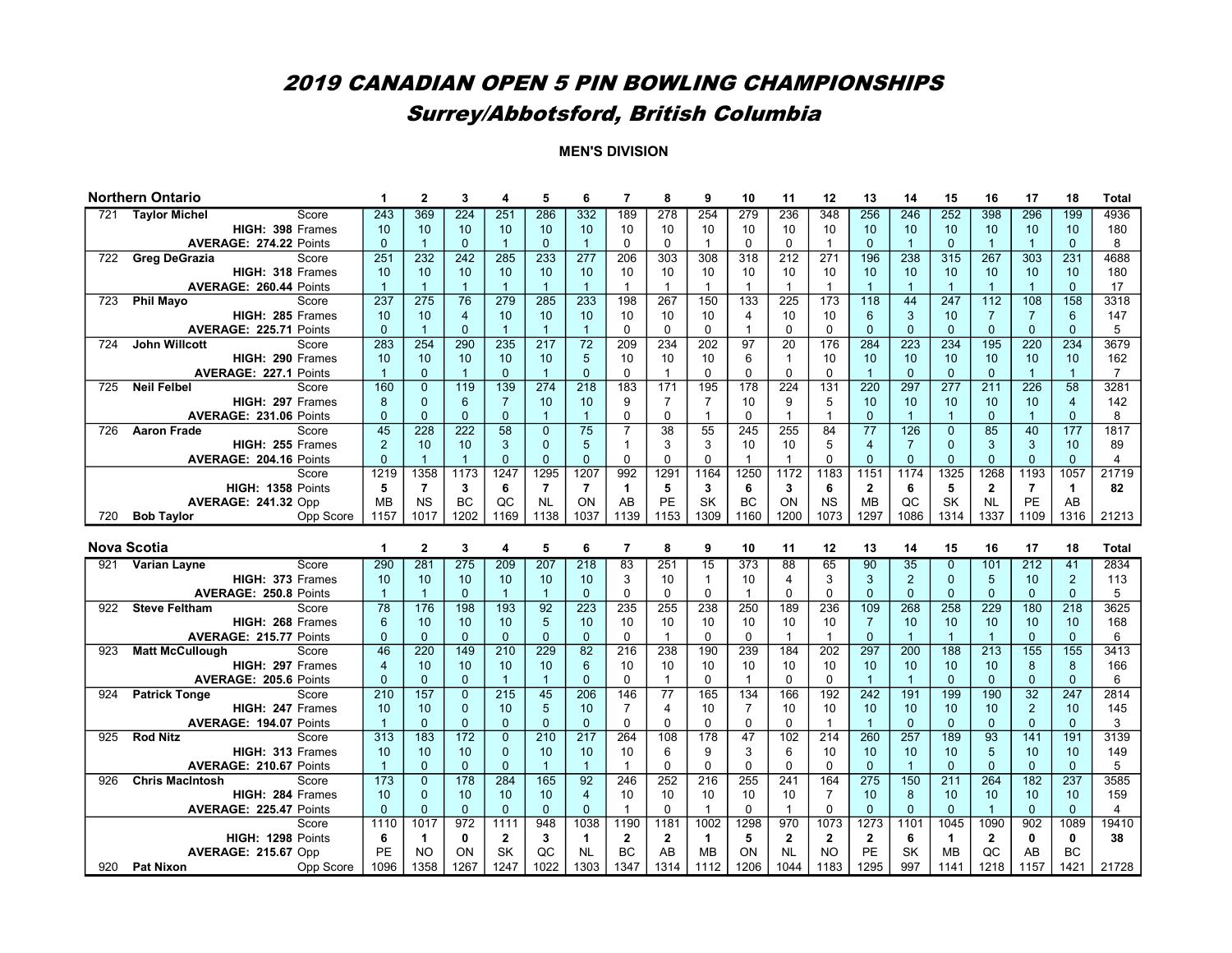# 2019 CANADIAN OPEN 5 PIN BOWLING CHAMPIONSHIPS Surrey/Abbotsford, British Columbia

| Ontario |                                                              |                   | $\mathbf{2}$          | 3                     |                        | 5                    | 6              | $\overline{7}$ | 8                 | 9                | 10                 | 11                | 12                | 13                   | 14                   | 15               | 16                     | 17                                | 18             | <b>Total</b>   |
|---------|--------------------------------------------------------------|-------------------|-----------------------|-----------------------|------------------------|----------------------|----------------|----------------|-------------------|------------------|--------------------|-------------------|-------------------|----------------------|----------------------|------------------|------------------------|-----------------------------------|----------------|----------------|
| 621     | Score<br>Jon Cowen                                           | 246               | $\overline{218}$      | 335                   | 239                    | 273                  | 209            | 122            | 253               | 241              | 325                | 339               | 194               | 222                  | 228                  | 272              | 259                    | 270                               | 263            | 4508           |
|         | HIGH: 339 Frames                                             | 10                | 10                    | 10 <sup>1</sup>       | 10                     | 10                   | 10             | $\overline{7}$ | 10                | 10               | 10                 | 10                | 10                | 10                   | 10                   | 10               | 10                     | 10                                | 10             | 177            |
|         | AVERAGE: 254.69 Points                                       | $\mathbf{1}$      | $\Omega$              | $\mathbf{1}$          | $\mathbf{1}$           | $\Omega$             | $\overline{1}$ | $\mathbf 0$    | $\mathbf{1}$      | $\mathbf{1}$     | $\mathbf{1}$       | $\mathbf{1}$      | $\Omega$          | $\Omega$             | $\mathbf{1}$         | $\overline{1}$   | $\overline{1}$         | $\Omega$                          | $\overline{1}$ | 12             |
| 622     | <b>Cody Laycox</b><br>Score                                  | 280               | 210                   | 289                   | 221                    | 262                  | 253            | 228            | 257               | 283              | 180                | 185               | 240               | $\overline{202}$     | 259                  | $\overline{202}$ | 295                    | 311                               | 252            | 4409           |
|         | HIGH: 311 Frames                                             | 10                | 10                    | 10 <sup>1</sup>       | 10                     | 10                   | 10             | 10             | 10                | 10               | 10                 | 10                | 10                | 10                   | 10                   | 10               | 10 <sup>1</sup>        | 10                                | 10             | 180            |
|         | AVERAGE: 244.94 Points                                       | $\mathbf{1}$      | $\overline{1}$        | $\mathbf{1}$          | $\mathbf{0}$           | $\overline{1}$       | $\mathbf{0}$   | $\overline{1}$ | $\mathbf{1}$      | $\mathbf{1}$     | $\mathbf 0$        | $\mathbf 0$       | $\mathbf 0$       | $\mathbf{0}$         | $\overline{1}$       | $\mathbf{0}$     | $\overline{1}$         | $\mathbf{1}$                      | $\overline{1}$ | 11             |
| 623     | Jeremy Coombs<br>Score                                       | 224               | $\overline{209}$      | 194                   | $\overline{213}$       | $\overline{273}$     | 250            | 179            | 300               | $\overline{214}$ | 253                | 287               | $\overline{226}$  | $\overline{221}$     | 218                  | $\overline{225}$ | 57                     | 237                               | 297            | 4077           |
|         | HIGH: 300 Frames                                             | 10                | 10                    | 10 <sup>1</sup>       | 10                     | 10                   | 10             | 10             | 10                | 10               | 10                 | 10                | 10                | 10                   | 10                   | 10               | $\overline{4}$         | 10                                | 10             | 174            |
|         | AVERAGE: 234.31 Points                                       | $\overline{1}$    | $\Omega$              | $\mathbf{1}$          | $\overline{1}$         | $\overline{1}$       | $\Omega$       | $\Omega$       | $\Omega$          | $\Omega$         | $\mathbf{1}$       | $\mathbf 1$       | $\overline{1}$    | $\Omega$             | $\Omega$             | $\Omega$         | $\Omega$               | $\Omega$                          | $\overline{1}$ | 8              |
| 624     | <b>Wayne Cox</b><br>Score                                    | 194               | 178                   | $\overline{0}$        | 41                     | $\overline{0}$       | 70             | 223            | 48                | 211              | 210                | 83                | $\Omega$          | 234                  | 127                  | 213              | 210                    | 279                               | 279            | 2600           |
|         | HIGH: 279 Frames                                             | 10                | 10                    | $\Omega$              | 3                      | $\Omega$             | 5              | 10             | 3                 | 10               | 10                 | 4                 | $\Omega$          | 10                   | 6                    | 10               | 10 <sup>1</sup>        | 10                                | 10             | 121            |
|         | AVERAGE: 214.88 Points                                       | $\overline{0}$    | $\overline{0}$        | $\overline{0}$        | $\overline{0}$         | $\Omega$             | $\mathbf{0}$   | $\mathbf 0$    | $\Omega$          | $\mathbf{1}$     | $\Omega$           | $\mathbf 0$       | $\Omega$          | $\overline{1}$       | $\Omega$             | $\mathbf{1}$     | $\overline{1}$         | $\mathbf{1}$                      | $\overline{1}$ | 6              |
| 625     | <b>Jim Ronaldson</b><br>Score                                | 55                | $\overline{55}$       | 198                   | 120                    | 212                  | 95             | 237            | 179               | 72               | 0                  | 112               | 267               | 43                   | 201                  | 228              | 275                    | 149                               | 115            | 2613           |
|         | HIGH: 275 Frames                                             | $\overline{4}$    | $\overline{4}$        | 10 <sup>1</sup>       | $\overline{7}$         | 10                   | 5              | 10             | 10                | 4                | $\mathbf 0$        | 6                 | 10                | 3                    | 10                   | 10               | 10                     | 8                                 | 6              | 127            |
|         | AVERAGE: 205.75 Points                                       | $\mathbf{0}$      | $\mathbf{0}$          | $\mathbf{1}$          | $\mathbf{0}$           | $\overline{1}$       | $\Omega$       | $\mathbf 0$    | $\mathbf 0$       | $\mathbf 0$      | $\Omega$           | $\mathbf 0$       | $\mathbf{1}$      | $\mathbf{0}$         | $\overline{1}$       | $\overline{1}$   | $\overline{1}$         | $\mathbf{0}$                      | $\mathbf{0}$   | 6              |
| 626     | Score<br><b>Ryan Cowen</b>                                   | 169               | 102                   | 251                   | $\overline{223}$       | $\frac{1}{335}$      | 160            | 76             | $\overline{225}$  | 92               | 238                | 194               | 232               | 144                  | 77                   | $\Omega$         | 165                    | 48                                | 81             | 2812           |
|         | HIGH: 335 Frames                                             | 6                 | 6                     | 10 <sup>1</sup>       | 10                     | 10                   | 10             | 3              | $\overline{7}$    | 6                | 10                 | 10                | 10                | $\overline{7}$       | $\overline{4}$       | $\Omega$         | 6                      | $\overline{2}$                    | $\overline{4}$ | 121            |
|         | <b>AVERAGE: 232.4 Points</b>                                 | 0.5               | $\mathbf{0}$          | $\mathbf{1}$          | $\overline{1}$         | $\overline{1}$       | $\Omega$       | 0.5            | $\mathbf{1}$      | $\mathbf 0$      | $\mathbf{1}$       | $\mathbf 0$       | $\Omega$          | $\mathbf{0}$         | 0                    | $\mathbf{0}$     | $\overline{1}$         | $\Omega$                          | $\mathbf{0}$   | $\overline{7}$ |
|         | Score                                                        | 1168              | 972                   | 1267                  | 1057                   | 1355                 | 1037           | 1065           | 1262              | 1113             | 1206               | 1200              | 1159              | 1066                 | 1110                 | 1140             | 1261                   | 1294                              | 1287           | 21019          |
|         | HIGH: 1355 Points                                            | 6.5               | $\mathbf{1}$          | 8                     | 3                      | $\overline{7}$       | $\mathbf{1}$   | 1.5            | 6                 | 6                | 3                  | 5                 | $\mathbf 2$       | $\mathbf 1$          | 3                    | 6                | 8                      | 5                                 | $\overline{7}$ | 80             |
|         | <b>AVERAGE: 233.54 Opp</b>                                   | AB                | QC                    | <b>NS</b>             | <b>NL</b>              | <b>MB</b>            | <b>NO</b>      | <b>SK</b>      | <b>BC</b>         | PE               | <b>NS</b>          | <b>NO</b>         | QC                | AB                   | <b>NL</b>            | PE               | <b>MB</b>              | <b>BC</b>                         | <b>SK</b>      |                |
| 620     | <b>Alex Clark</b><br>Opp Score                               | 1133              | 1097                  | 972                   | 1112                   | 1242                 | 1207           | 1190           | 1145              | 999              | 1298               | 1172              | 1202              | 1284                 | 1134                 | 1100             | 1048                   | 1248                              | 1175           | 20758          |
|         |                                                              |                   |                       |                       |                        |                      |                |                |                   |                  |                    |                   |                   |                      |                      |                  |                        |                                   |                |                |
|         |                                                              |                   |                       |                       |                        |                      |                |                |                   |                  |                    |                   |                   |                      |                      |                  |                        |                                   |                |                |
|         | <b>Prince Edward Island</b>                                  | 1                 | $\overline{2}$        | 3                     | 4                      | 5                    | 6              | $\overline{7}$ | 8                 | 9                | 10                 | 11                | 12                | 13                   | 14                   | 15               | 16                     | 17                                | 18             | <b>Total</b>   |
| 1021    | <b>Albert Shepard</b><br>Score                               | 77                | 85                    | 166                   | 233                    | 252                  | 239            | 159            | 83                | 101              | 221                | 240               | $\overline{225}$  | 277                  | 243                  | 238              | 310                    | 260                               | 253            | 3662           |
|         | HIGH: 310 Frames                                             | 5                 | $\overline{4}$        | 10 <sup>1</sup>       | 10                     | 10                   | 10             | 10             | 6                 | 5                | 10                 | 10                | 10                | 10                   | 10                   | 10               | 10                     | 10                                | 10             | 160            |
|         | AVERAGE: 228.88 Points                                       | $\overline{0}$    | $\overline{0}$        | $\overline{0}$        | $\overline{1}$         | $\overline{1}$       | $\overline{1}$ | $\mathbf 0$    | $\mathbf 0$       | $\mathbf 0$      | $\mathbf 0$        | $\mathbf 0$       | $\mathbf 0$       | $\overline{1}$       | $\overline{1}$       | $\mathbf{1}$     | $\overline{1}$         | $\mathbf{0}$                      | $\overline{1}$ | 8              |
|         | 1022 Allan Clark<br>Score                                    | 242               | 196                   | 181                   | $\overline{218}$       | $\overline{262}$     | 178            | 222            | 293               | 188              | 210                | 202               | 199               | 328                  | 312                  | 244              | $\overline{217}$       | 196                               | 256            | 4144           |
|         | HIGH: 328 Frames                                             | 10                | 10<br>$\overline{1}$  | 10 <sup>1</sup>       | 10                     | 10<br>$\overline{1}$ | 10             | 10             | 10                | 10               | 10                 | 10                | 10                | 10<br>$\overline{1}$ | 10<br>$\overline{1}$ | 10               | 10                     | 10                                | 10             | 180            |
|         | AVERAGE: 230.22 Points                                       | $\overline{1}$    |                       | $\Omega$              | $\Omega$               |                      | $\Omega$       | $\mathbf 0$    | $\mathbf{1}$      | $\Omega$         | $\Omega$           | $\mathbf{1}$      | $\Omega$          |                      |                      | $\overline{1}$   | $\Omega$               | $\Omega$                          | $\overline{1}$ | 9              |
| 1023    | Score<br><b>Serge Arsenault</b><br>HIGH: 253 Frames          | 194<br>10         | 90<br>$6\phantom{1}6$ | 148<br>$\overline{4}$ | $\overline{179}$<br>10 | 212<br>10            | 65<br>5        | 86<br>5        | 217<br>10         | 200<br>10        | 149<br>9           | 87<br>3           | 253<br>10         | 83<br>5              | 115<br>4             | 224<br>10        | 98<br>6                | $\overline{30}$<br>$\overline{2}$ | 239<br>10      | 2669<br>129    |
|         | <b>AVERAGE: 206.9 Points</b>                                 | $\Omega$          | $\mathbf{0}$          | $\overline{1}$        | $\Omega$               | $\Omega$             | $\Omega$       | $\mathbf 0$    | $\mathbf{1}$      | $\mathbf 0$      | $\Omega$           | $\mathbf 0$       | $\mathbf{1}$      | $\Omega$             | $\overline{0}$       | $\Omega$         | $\overline{0}$         | $\Omega$                          | $\mathbf{0}$   | 3              |
|         | Score                                                        | 256               | 224                   |                       |                        |                      |                |                |                   |                  |                    | 328               |                   |                      |                      |                  |                        |                                   |                |                |
|         | 1024 J. B. Rainsberger<br><b>HIGH: 328 Frames</b>            | 10                | 10                    | 92<br>6               | 103<br>$\overline{4}$  | 252<br>10            | 206<br>10      | 166<br>10      | 295<br>10         | 60<br>5          | 12<br>$\mathbf{1}$ | 10                | 183<br>10         | 266<br>10            | 276<br>10            | 203<br>10        | 188<br>10 <sup>°</sup> | 270<br>10                         | 284<br>10      | 3664<br>156    |
|         | AVERAGE: 234.87 Points                                       | $\Omega$          | $\overline{1}$        | $\Omega$              | $\mathbf{0}$           | $\overline{1}$       | $\overline{1}$ | $\mathbf 0$    | $\mathbf{1}$      | $\mathbf 0$      | $\Omega$           | $\mathbf{1}$      | $\Omega$          | $\mathbf{0}$         | $\overline{1}$       | $\mathbf{0}$     | $\mathbf{0}$           | $\mathbf{1}$                      | $\mathbf{1}$   | 8              |
| 1025    | <b>Justin McRae</b><br>Score                                 | 242               | 244                   | 250                   | 85                     | 80                   | 236            | 188            | 210               | 201              | 227                | 123               | 81                | 244                  | 104                  | 103              | 196                    | 143                               | $\Omega$       | 2957           |
|         | HIGH: 250 Frames                                             | 10                | 10                    | 10                    | $6\phantom{1}6$        | 5                    | 10             | 10             | 10                | 10               | 10                 | $\overline{7}$    | 5                 | 10                   | 6                    | $\overline{4}$   | 10                     | 8                                 | $\overline{0}$ | 141            |
|         | AVERAGE: 209.72 Points                                       | $\overline{1}$    | $\mathbf{1}$          | $\Omega$              | $\Omega$               | $\Omega$             | $\Omega$       | $\mathbf 0$    | $\Omega$          | $\mathbf{1}$     | $\mathbf{1}$       | $\mathbf{1}$      | $\Omega$          | $\overline{1}$       | $\overline{1}$       | $\mathbf{0}$     | $\Omega$               | $\Omega$                          | $\overline{0}$ | $\overline{7}$ |
| 1026    | <b>Ian Stewart</b><br>Score                                  | 85                | 203                   | 187                   | $\overline{201}$       | 84                   | 89             | 81             | 55                | 249              | 243                | 240               | 71                | 97                   | 221                  | 88               | 110                    | 210                               | 296            | 2810           |
|         | HIGH: 296 Frames                                             | 5                 | 10                    | 10 <sup>1</sup>       | 10                     | 5                    | 5              | 5              | $\overline{4}$    | 10               | 10                 | 10                | 5                 | 5                    | 10                   | $6\phantom{1}6$  | $\overline{4}$         | 10                                | 10             | 134            |
|         | <b>AVERAGE: 209.7 Points</b>                                 | $\Omega$          | $\mathbf{0}$          | $\Omega$              | $\mathbf{1}$           | $\Omega$             | $\Omega$       | $\mathbf 0$    | $\Omega$          | $\mathbf{1}$     | $\Omega$           | $\mathbf{1}$      | $\Omega$          | $\Omega$             | $\overline{1}$       | $\Omega$         | $\mathbf{0}$           | $\Omega$                          | $\overline{1}$ | 5              |
|         | Score                                                        | 1096              | 1042                  | 1024                  | 1019                   | 1142                 | 1013           | 902            | 1153              | 999              | 1062               | 1220              | 1012              | 1295                 | 1271                 | 1100             | 1119                   | 1109                              | 1328           | 19906          |
|         | HIGH: 1328 Points                                            | $\mathbf{2}$      | 6                     | 1                     | $\mathbf{2}$           | 3                    | $\mathbf{2}$   | 0              | 3                 | $\mathbf{2}$     | 1                  | $\overline{7}$    | 1                 | 6                    | 8                    | $\mathbf{2}$     | $\mathbf{1}$           | $\mathbf 1$                       | $\overline{7}$ | 55             |
|         | <b>AVERAGE: 221.18 Opp</b><br>1020 Rickey Burns<br>Opp Score | <b>NS</b><br>1110 | <b>NL</b><br>1033     | AB<br>1286            | <b>MB</b><br>1088      | <b>BC</b><br>1216    | SK<br>1034     | QC<br>1287     | <b>NO</b><br>1291 | ON<br>1113       | AB<br>1300         | <b>SK</b><br>1083 | <b>NL</b><br>1197 | <b>NS</b><br>1273    | <b>MB</b><br>998     | ON<br>1140       | <b>BC</b><br>1227      | <b>NO</b><br>1193                 | QC<br>1124     | 20993          |